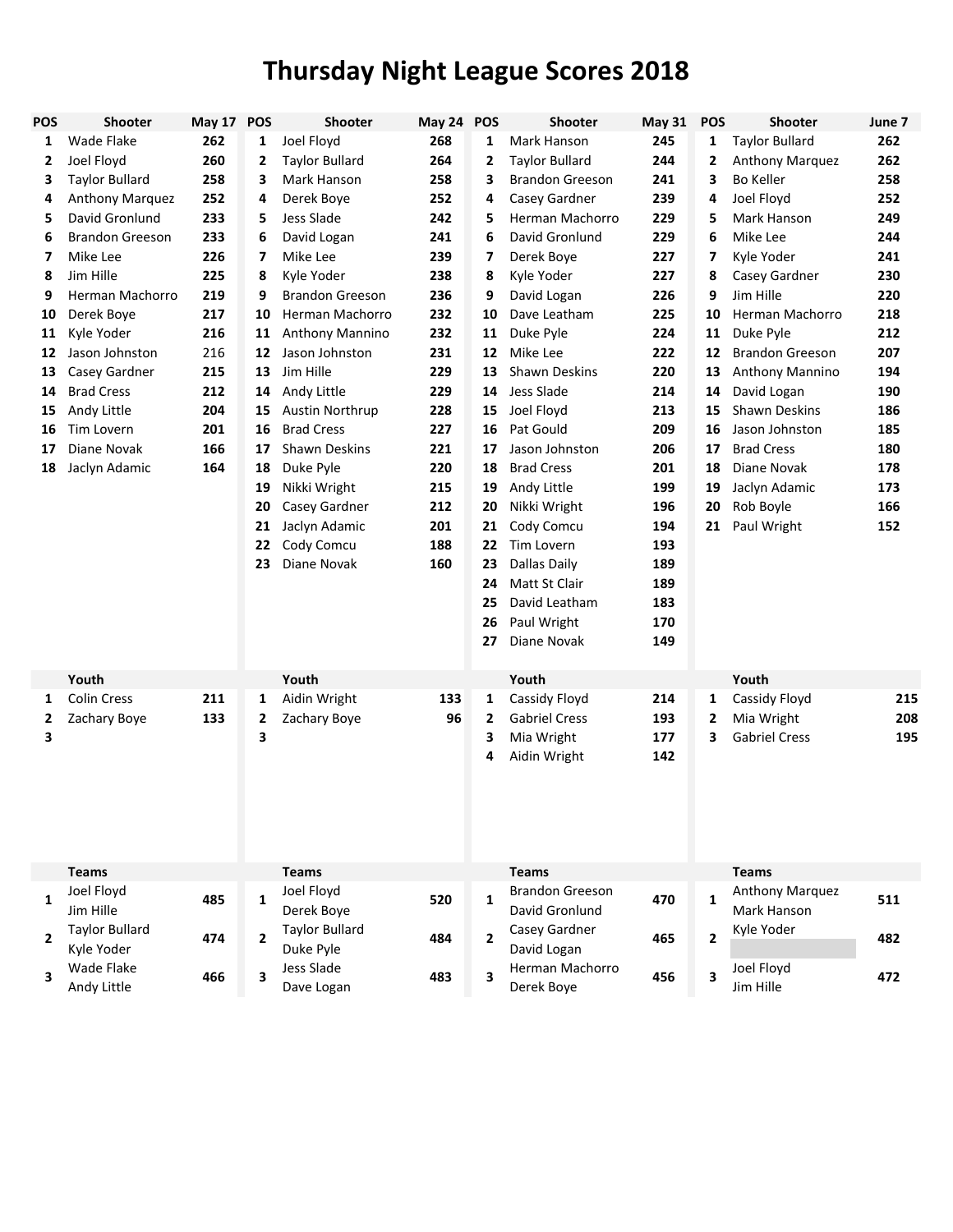## **Thursday Night League Scores 2018**

| POS            | <b>Shooter</b>         | June 14 POS |                         | Shooter                | June 21 POS |                         | <b>Shooter</b>               | June 28 |                          | <b>POS Shooter</b>                   | July 12 |
|----------------|------------------------|-------------|-------------------------|------------------------|-------------|-------------------------|------------------------------|---------|--------------------------|--------------------------------------|---------|
| 1              | Joel Floyd             | 260         | 1                       | Anthony Marquez        | 248         | $\mathbf{1}$            | Wade Flake                   | 266     | $\mathbf{1}$             | <b>Taylor Bullard</b>                | 216     |
| 2              | <b>Bo Keller</b>       | 258         | 2                       | <b>Taylor Bullard</b>  | 246         | 2                       | <b>Anthony Marquez</b>       | 258     | 2                        | Mark Hanson                          | 203     |
| 3              | <b>Taylor Bullard</b>  | 254         | 3                       | <b>Brandon Greeson</b> | 244         | 3                       | <b>Taylor Bullard</b>        | 250     | 3                        | <b>Brandon Greeson</b>               | 198     |
| 4              | <b>Anthony Marquez</b> | 246         | 4                       | David Gronlund         | 238         | 4                       | Jim Hille                    | 241     | 4                        | Mike Lee                             | 195     |
| 5              | Casey Gardner          | 242         | 5                       | Michael Miller         | 237         | 5                       | Joe Warehan                  | 240     | 5                        | Joel Floyd                           | 189     |
| 6              | Kyle Yoder             | 241         | 6                       | Joel Floyd             | 236         | 6                       | Bo Keller                    | 238     | 6                        | Kyle Yoder                           | 188     |
| 7              | Logan Beckstrand       | 235         | $\overline{\mathbf{z}}$ | Mike Lee               | 227         | 7                       | Mark Hanson                  | 236     | $\overline{\phantom{a}}$ | Pat Malone                           | 181     |
| 8              | Jim Hille              | 234         | 8                       | Tim Lovern             | 226         | 8                       | Kyle Yoder                   | 234     | 8                        | <b>Bruce Gifford</b>                 | 180     |
| 9              | David Logan            | 233         | 9                       | Jason Johnston         | 219         | 9                       | Joel Floyd                   | 233     | 9                        | Herman Machorro                      | 178     |
| 10             | Herman Machorro        | 232         | 10                      | David Logan            | 217         | 10                      | Herman Machorro              | 229     | 10                       | David Logan                          | 178     |
| 11             | Jason Johnston         | 232         | 11                      | <b>Brad Cress</b>      | 212         | 11                      | <b>Brandon Greeson</b>       | 229     | 11                       | Tim Lovern                           | 173     |
| 12             | <b>Brandon Greeson</b> | 229         | 12                      | Patrick Malone         | 187         | 12                      | Jess Slade                   | 228     | 12                       | <b>Brad Cress</b>                    | 166     |
| 13             | <b>Tim Lovern</b>      | 217         | 13                      | Nikki Wright           | 183         | 13                      | David Gronlund               | 222     | 13                       | Jaclyn Adamic                        | 154     |
| 14             | Mike Lee               | 216         | 14                      | Diane Novak            | 146         | 14                      | David Logan                  | 219     | 14                       | Diane Novak                          | 146     |
| 15             | Patricia Malone        | 203         | 15                      | Jaclyn Adamic          | 133         | 15                      | Mike Lee                     | 217     |                          |                                      |         |
| 16             | <b>Brad Cress</b>      | 199         |                         |                        |             | 16                      | Tim Lovern                   | 210     |                          |                                      |         |
| 17             | Nikki Wright           | 195         |                         |                        |             | 17                      | <b>Brad Cress</b>            | 203     |                          |                                      |         |
| 18             | Jaclyn Adamic          | 177         |                         |                        |             | 18                      | Shawn Deskins                | 203     |                          |                                      |         |
| 19             | Diane Novak            | 174         |                         |                        |             | 19                      | Patrick Malone               | 194     |                          |                                      |         |
| 20             | Paul Wright            | 168         |                         |                        |             | 20                      | Paul Wright                  | 166     |                          |                                      |         |
| 21             | Jacie Malone           | 115         |                         |                        |             | 21                      | Job Tronbley                 | 164     |                          |                                      |         |
|                |                        |             |                         |                        |             | 22                      | Diane Novak                  | 150     |                          |                                      |         |
|                |                        |             |                         |                        |             |                         |                              |         |                          |                                      |         |
|                |                        |             |                         | Youth                  |             |                         | Youth                        |         |                          | Youth                                |         |
| 1              | Carter Greeson         | 220         | 1                       |                        |             | 1                       |                              |         | 1                        | <b>Colin Cress</b>                   | 168     |
| 2              | Camryn Malone          | 199         | 2                       |                        |             | $\overline{\mathbf{2}}$ |                              |         | $\overline{2}$           | <b>Gabriel Cress</b>                 | 149     |
| 3              | Garret Malone          | 175         | 3                       |                        |             | 3                       |                              |         | 3                        | David King                           | 82      |
| 4              | Mia Wright             | 175         | 4                       |                        |             | 4                       |                              |         |                          |                                      |         |
| 5              | <b>Colin Cress</b>     | 164         |                         |                        |             |                         |                              |         |                          |                                      |         |
| 6              | <b>Gabriel Cress</b>   | 162         |                         |                        |             |                         |                              |         |                          |                                      |         |
| 7              | Aiden Wright           | 114         |                         |                        |             |                         |                              |         |                          |                                      |         |
|                |                        |             |                         |                        |             |                         |                              |         |                          |                                      |         |
|                | <b>Teams</b>           |             |                         | <b>Teams</b>           |             |                         | <b>Teams</b>                 |         |                          | <b>Teams</b>                         |         |
| 1              | Anthony Marquez        | 481         | 1                       |                        |             | $\mathbf{1}$            | Anthony Marquez              | 498     | 1                        | Mark Hanson                          | 384     |
|                | Logan Backstrand       |             |                         |                        |             |                         | Joe Warehan                  |         |                          | Pat Malone                           |         |
| $\overline{2}$ | Casey Gardner          | 476         | $\overline{2}$          |                        |             | $\mathbf{2}$            | <b>Taylor Bullard</b>        | 472     | $\mathbf{2}$             | <b>Taylor Bullard</b>                | 382     |
|                | Jim Hille              |             |                         |                        |             |                         | David Gronlund               |         |                          | <b>Brad Cress</b>                    |         |
| 3              | David Logan            | 466         | 3                       |                        |             | 3                       | Jim Hille<br>Herman Machorro | 470     | 3                        | <b>Brandon Greeson</b><br>Dave Logan | 376     |